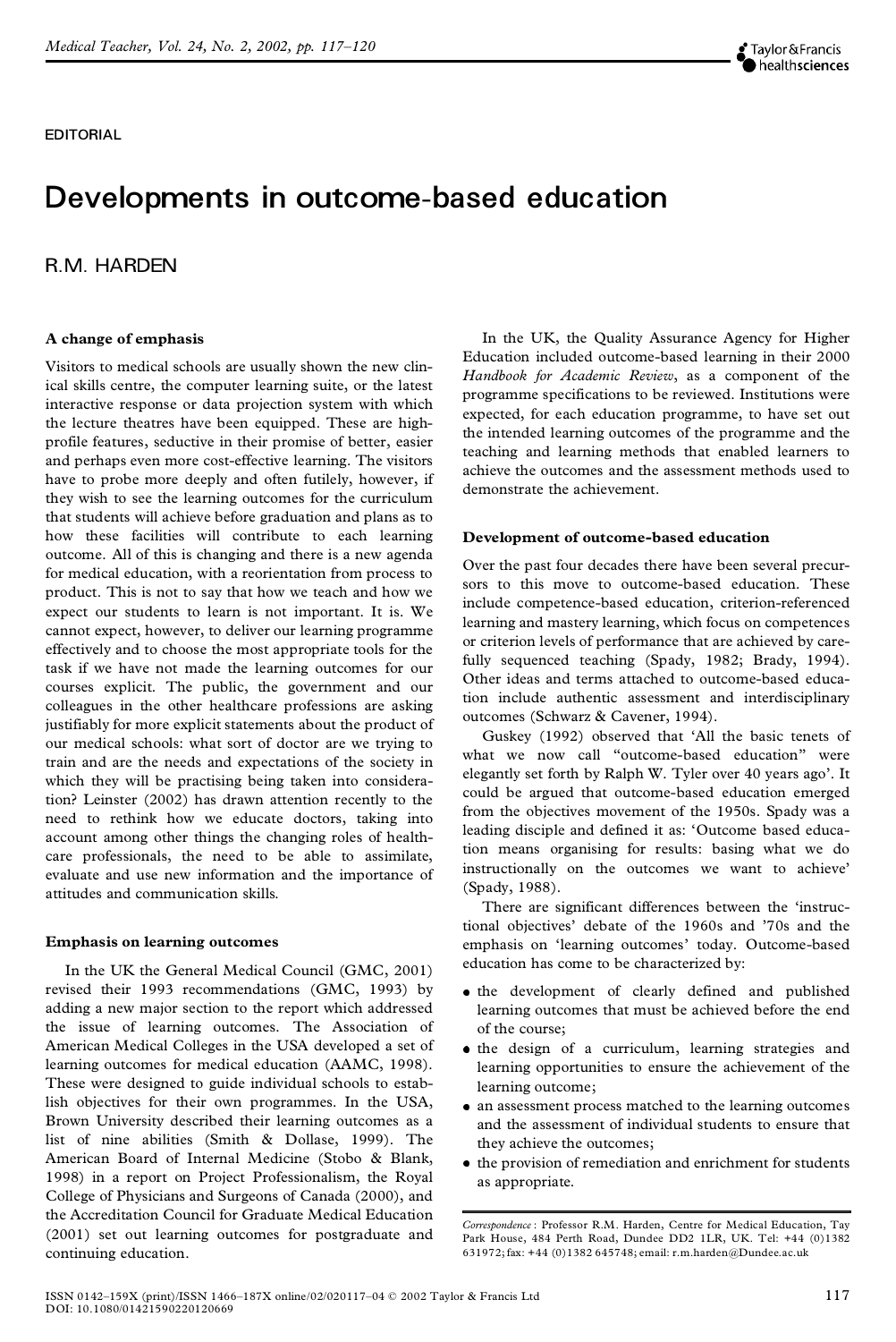Criticism of outcome-based education has related to concerns that it places limitations and imposes a rigid model on curriculum developers and teachers; that it limits creativity; that it inappropriately addresses the attitudinal domain; and that it imposes excessive demands on teachers in terms of specification of outcomes, assessment and record keeping. Many disagree with these criticisms. It has been argued that learning outcomes are likely to have a significant impact on education (Brady, 1994; Harden *et al*., 1999a; Harden, 2002).

## **The value of learning outcomes**

Jenkins & Unwin (2001) suggest that learning outcomes help teachers to tell students more precisely what is expected of them. They assert that, by doing this, learning outcomes:

- help students to learn more effectively: students know where they stand and the curriculum is made more open to them;
- make it clear what students can hope to gain from following a particular course or engaging in a particular learning event such as a lecture.

Learning outcomes also help teachers to:

- plan the content of their teaching;
- design their materials more effectively by acting as a template for their teaching;
- select the appropriate teaching/learning strategy;
- inform their colleagues what a particular course or activity is designed to achieve;
- set a blueprint for examinations using the outcomes;
- ensure that appropriate assessment strategies are employed.

These and other reasons for adopting an outcome-based approach in medicine are covered in the AMEE Guide on the topic (AMEE, 1999).

### **Current developments**

This issue of *Medical Teacher* includes four significant contributions to outcome-based education. Given that outcome-based education has associations with the instructional objectives movement of the 1960s, the paper by Harden (2002) asks the question: 'Is there a difference between instructional objectives and learning outcomes?'. It concludes that while both are concerned with educational intent, there are significant differences in how they are interpreted. Learning outcomes are broad statements of what is achieved and assessed at the end of a course of study. Instructional objectives are more specific and detailed statements of educational intent. Other terms such as abilities and goals (AAMC, 1998; Smith & Dollase, 1999) have also been used. Sometimes the different terms are used interchangeably. More important than the termi nology, however, is the philosophy of the approach adopted:

Is the emphasis and starting point a broad, intuitive, flexible, user-friendly approach which offers a practical tool for day-to-day curriculum planning, teaching and learning and assessment, or is it a lengthy list of more detailed specifications of what is expected of the student?

- Does the approach recognize and accommodate the interaction in clinical practice of different outcomes relating to knowledge, skills and attitudes and provide a meaningful hierarchy of outcomes?
- Does the approach imply educational intent or does it describe what will be assessed and achieved by all students before the end of the course?

One result of increasing globalization and greater interaction between physicians of many countries is the perceived need for the definition of a set of core competences that define what a physician is, regardless of where he or she is trained (Schwarz, 2001). Hamilton (2000) challenged readers in a previous editorial: 'Do we, in medical education, not owe it to the world that all doctors be trained to the same standard? The quality of care from doctors is not universally the best. Aviation, shipping, banking, telecom munications, all sustain standards internationally. How would medicine go about it?' In the past, attempts to produce a list of agreed core competences have met with a singular lack of success. The production by the Institute for International Medical Education (Schwarz & Wojtczak, 2002) of a set of learning outcomes, which represent the minimum essential core competences that all physicians must have, is to be commended. The seven domains that emerged in the deliberations were: professional values, attitudes, behaviour and ethics; scientific foundation of medicine; clinical skills; communication skills; population health and health systems; management of information; and critical thinking and research (IIME, 2002). The IIME 'minimum essentials' were defined by a series of committees and working groups representing medical education organizations and senior educational and health policy experts in different regions throughout the world.

Time will tell whether this work will achieve the recog nition it deserves and whether the learning outcomes as specified will be adopted in developed and developing countries, in the East and in the West; and in research-led universities and in those where teaching has a high priority. The initial reception has been encouragingly enthusiastic. Despite the resistance to such approaches, which are a feature of many institutions and individuals within institutions, three aspects suggest we can be optimistic about the wider adoption of the approach. These are the wide consultation built into the IIME process of defining the learning outcomes, the specification in broad areas with which teachers, wherever they are based, can identify and agree, and the flexibility inherent in the approach to outcomes adopted.

The learning outcomes agreed by the five Scottish medical schools are described in the paper 'The Scottish doctor—learning outcomes for the medical undergraduate in Scotland: a foundation for competent and reflective practitioners' (Simpson *et al*., 2002). The 12 learning outcomes defined are similar to the seven domains proposed by the Institute for International Medical Education. In the Scottish approach more emphasis is given to the relationship between the outcomes and to the integration of the knowledge, skills and attitudes in the practice of medicine. The technical competences expected of a doctor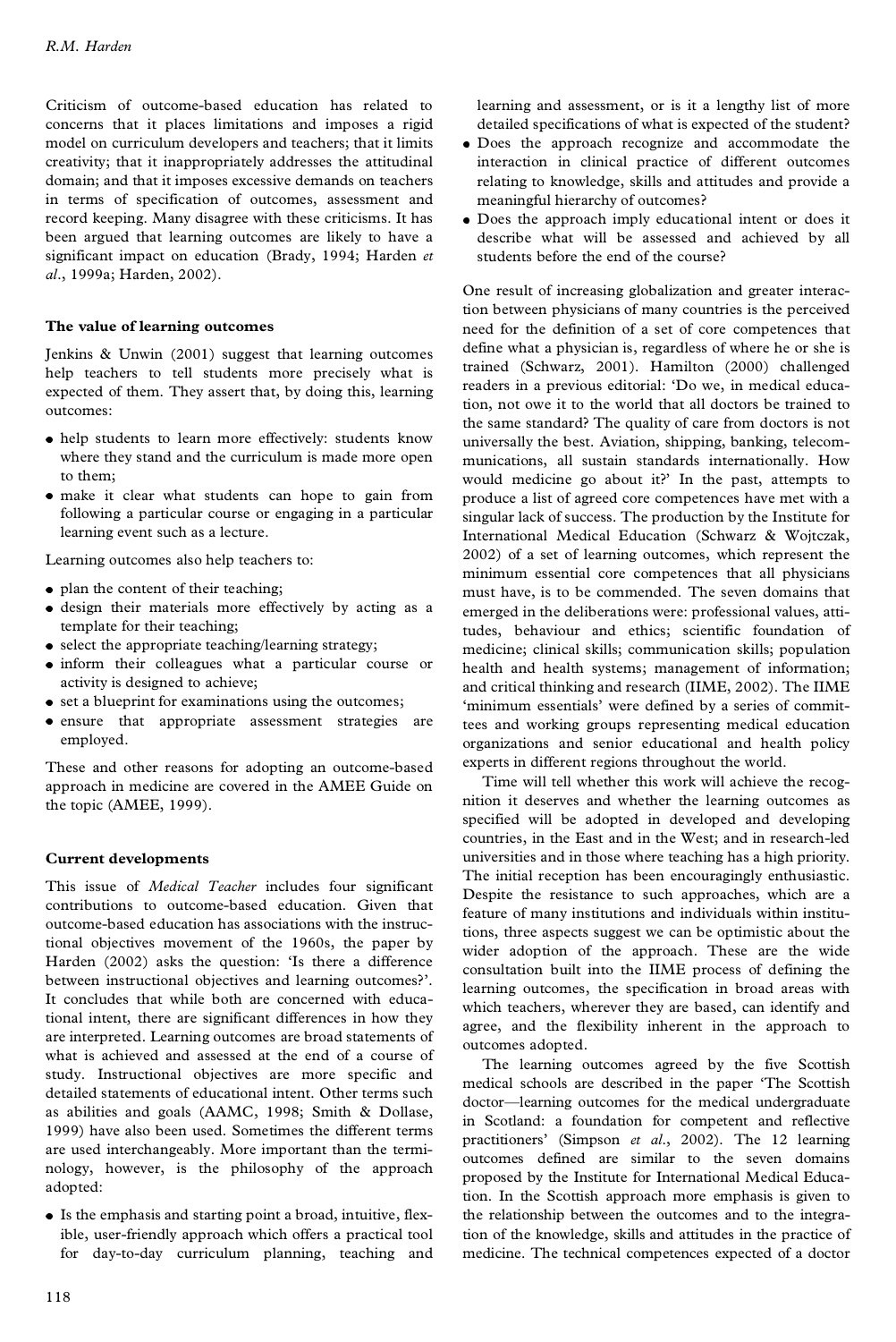are nested, as illustrated in the three-circle outcome model (Harden *et al*., 1999a, 1999b), within the academic, attitu dinal, analytical and creative intelligences relating to how they approach their practice and the personal intelligences relating to the personal development of the individual. It is of significant interest that the outcomes have been accepted by all of the schools despite their very different curricula and educational approaches. One school, for example, has a problem-based curriculum and another one a task-based approach. This experience can only be encouraging for the wider acceptance of learning outcomes, which is the longer-term aim of the IIME.

A rather different approach is the catalogue of learning objectives prepared by the Swiss medical schools, as described by Bloch & Bürgi (2002). Recognizing some of the difficulties previously encountered with 'instructional objectives', the tension between an internal and external locus of control was concealed by changing the term used from 'instructional' to 'learning' objectives. The Dutch Blueprint for training doctors in The Netherlands was employed as a foundation for the work (Metz *et al*., 1994). The Swiss learning objectives represent a more discipline based view of medical education than that found in the IIME or the Scottish outcomes. The first section of the catalogue, however, sets out the profile of the doctor by the end of undergraduate education under four headings: basic objective of undergraduate education; knowledge, skills and attitudes; social competence and personality development; and specific objectives. The second section, 'general objectives', is subdivided into medical aspects, scientific aspects, personal aspects and aspects related to society and the healthcare system, each with several further subheadings. A third section of the report lists 283 problems in medicine. These are defined as a complex of complaints, signs and symptoms, e.g. dyspnoea, which may lead a patient to seek medical counsel. The final section lists objectives grouped by discipline with each divided into three domains: clinical pictures, further knowledge and skills.

The catalogue is an impressive and formidable piece of work. Whether it will suffer the fate that sets of objectives have in the past (Harden, 2002) remains to be seen. It is, however, much more than a list of instructional or learning objectives. The 'learning objectives' as described in the first two sections of the catalogue, although presented differ ently and perhaps less intuitively, are not greatly at variance from the learning outcomes as defined by the IIME and the Scottish medical schools. Although French or German was the language of instruction in the Swiss schools, English was chosen as the preferred language for the catalogue. This may be significant in ongoing attempts to develop global learning outcomes.

Outcome-based education as an educational approach is still in its infancy in medical training. Whether the approach fulfils its early promise remains to be seen. The news to date, however, is encouraging and where it has been imple mented outcome-based education has had a significant and beneficial impact. Clarification of the learning outcomes in medical education helps teachers, wherever they are, to decide what they should teach and assess, and students what they are expected to learn. If outcome-based education is to fulfil its great potential in medical education, work is needed to reach agreement on appropriate learning outcomes for the different phases of medical education internationally and on the most appropriate models for communicating the outcomes leading to the introduction of an outcome-based approach in practice. The papers in this issue make valuable contributions to this task.

## **References**

- ACCREDITATION COUNCIL FOR GRADUATE MEDICAL EDUCATION (1999): ACGME Outcome project. [www.acgme.org/Outcome/ comp2.asp—accessed 6 November 2001].
- ASSOCIATION FOR MEDICAL EDUCATION IN EUROPE (1999) *AMEE Education Guide No. 14: Outcome-based Education* (Dundee: Asso ciation for Medical Education in Europe).
- ASSOCIATION OF AMERICAN MEDICAL COLLEGES (1998) *Report 1: Learning Objectives for Medical Student Education. Guidelines for Medical Schools. Medical School Objectives Project* (Washington, AAMC).
- BLOCH, R. & BÜRGI, H. (2002) The Swiss Catalogue of Learning Objectives, *Medical Teacher* 24(2), pp. 144–150.
- BRADY, L. (1994) Outcome based education: resurrecting the objectives debate, *New Education*, 16(2), pp. 69–75.
- GENERAL MEDICAL COUNCIL (1993) *Tomorrow's Doctors: Recommendations on Undergraduate Medical Education* (London, General Medical Council).
- GENERAL MEDICAL COUNCIL (2001) *Draft Recommendations on Undergraduate Medical Education* (London, General Medical Council).
- GUSKEY, T. (1992) The importance of focusing on student outcomes, *NCA Quarterly*, 66(3), p. 507.
- HAMILTON, J.D. (2000) International standards of medical education: a global responsibility, *Medical Teacher*, 22(6), pp. 547–548.
- HARDEN, R.M. (2002) Learning outcomes and instructional objectives: is there a difference?, *Medical Teacher*, 24(2), pp. 151–155.
- HARDEN, R.M., CROSBY, J.R. & DAVIS, M.H. (1999a) AMEE Education Guide No. 14 Part 1: An introduction to outcome based education, *Medical Teacher*, 21(1), pp. 7–14.
- HARDEN, R.M., CROSBY, J.R., DAVIS, M.H. & FRIEDMAN, M. (1999b) AMEE Education Guide No. 14 Part 5: From competency to meta-competency; a model for the specification of learning outcomes, *Medical Teacher*, 21(6), pp. 546–552.
- INSTITUTE FOR INTERNATIONAL MEDICAL EDUCATION (2002) Global minimum essential requirements in medical education, *Medical Teacher*, 24(2), pp. 125–129.
- JENKINS, A. & UNWIN, D. (2001) *How to write learning outcomes* [www.ncgia.ucsb.edu/education/curricula/giscc/units/format/ outcomes.html—accessed 15 December 2001].
- LEINSTER, S. (2002) Medical education and the changing face of health care delivery, *Medical Teacher*, 24(1), pp. 13–15.
- METZ, J.C.M., STOELINGA, G.B.A. *et al*. (1994) *Blueprint 1994: Training of Doctors in The Netherlands, Objectives of Undergraduate Medical Education* (Nijmegen, University Publications Office).
- QUALITY ASSURANCE AGENCY FOR HIGHER EDUCATION (2000) *Handbook for Academic Review* (Gloucester UK, Quality Assurance Agency for Higher Education).
- ROYAL COLLEGE OF PHYSICIANS AND SURGEONS OF CANADA (2000) Extract from the CanMEDS 2000 Project Societal Needs Working Group Report, *Medical Teacher*, 22(6), pp. 549–554.
- SCHWARZ, G. & CAVENER, L.A. (1994) Outcome-based education and curriculum change: advocacy, practice and critique, *Journal of Curriculum and Supervision*, 9(4), pp. 326–338.
- SCHWARZ, M.R. (2001) Globalization and medical education, *Medical Teacher*, 23(6), pp. 533–534.
- SCHWARZ, M.R. & WOJTCZAK, A. (2002) Global minimum essential requirements: a road towards competency-oriented medical education, *Medical Teacher*, 24(2), pp. 125–129.
- SIMPSON, J.G., FURNACE, J., CROSBY, J., CUMMING, A.D., EVANS, P.A., FRIEDMAN BEN DAVID, M., HARDEN, R.M., LLOYD, D.,